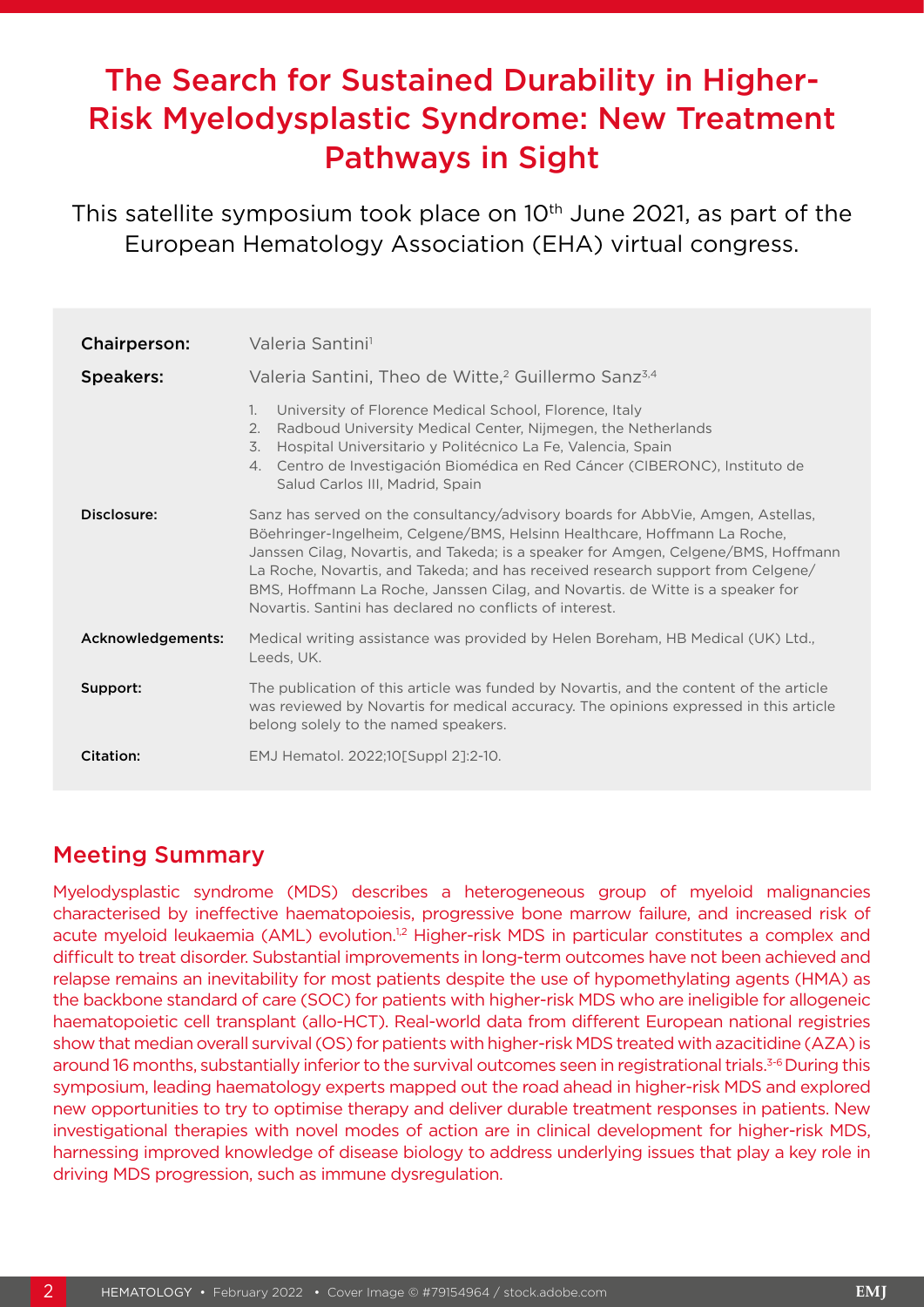### Destination Unknown: Durable Responses in Higher-Risk Myelodysplastic Syndrome

### Theo de Witte

Higher-risk MDS is a collective term based on the Revised International Prognostic Scoring System (IPSS-R) that encompasses: intermediate-risk patients with a score ≥3.5, high-risk, and very high-risk patients.<sup>7,8</sup> Studies have demonstrated that patients with the highest IPSS-R risk disease have the shortest survival duration, with a clear distinction in OS and hazard ratio for premature death between higher-risk MDS and other low- or intermediate-risk groups, emphasised de Witte.<sup>7,8</sup> Even after allo-HCT, the IPSS-R cytogenetic risk classification continues to have an impact on OS, driven largely by the higher cumulative incidence of relapse in those with poor- or very poor-risk cytogenetic features.9

According to the current management algorithms, treatment for higher-risk MDS is centred around two main approaches: allo-HCT for fit patients with good performance status and non-transplant strategies for the remainder.<sup>10</sup> Allo-HCT is increasingly used as the only curative treatment and, depending on MDS status and risk levels, 25–75% of transplant recipients can attain durable disease freedom and establish long-term survival.<sup>10,11</sup> However, less than 15% of patients with higher-risk MDS are suitable candidates for haematopoietic stem cell transplantation (HSCT) and HMAs remain the current SOC for these patients who are transplant-ineligible.<sup>10,12,13</sup> For eligible patients, the decision of whether to go direct to transplant or pursue cytoreductive therapy first is mainly based on bone marrow blast levels (<10% or ≥10%).10 Patients with higherrisk MDS benefit from early transplantation as the interval between diagnosis and allo-HCT is one of the major factors that dictates outcomes: "The sooner the better," stressed de Witte.<sup>11</sup> Looking to the future, new non-transplant modalities, including HMAs with or without investigational drugs, may influence the indication, timing, and preparation for HSCT.10

Retrospective studies have also demonstrated improved outcomes for patients with MDS transplanted in complete remission (CR) compared to those with active disease at the time of allo-HCT. For example, a large study of 513 patients with chronic myelomonocytic leukaemia from the European Group for Blood and Marrow Transplantation (EBMT) registry showed that CR prior to transplant was the only prognostic factor for OS (p=0.005).<sup>14</sup> Smaller studies have also addressed the role of preventive treatment after allo-HCT in preventing relapse. In a study of 28 patients with AML who commenced therapy with AZA approximately 9 months after transplantation, induction of a cytotoxic T cell response was found to be associated with improved relapse-free survival (hazard ratio:  $0.29$ ;  $p=0.02$ ).<sup>15</sup> In a similar singlearm study of 30 patients treated with the oral formulation of AZA (CC-486), median OS was not reached and only six out of 28 evaluable patients had relapsed or progressed.16 In contrast, in a genetically randomised study of 162 patients, bridging with AZA to allo-HCT was associated with a considerable rate of dropouts because of progression, mortality, and adverse events (AEs).17 The potential of cytoreductive therapy, as well as AZA used prior to allo-HCT, needs to be confirmed in larger, randomised controlled trials, noted de Witte.

For over a decade, HMAs have been the standard choice for treating the vast majority of patients with higher-risk MDS who are not eligible for stem cell transplant.<sup>12</sup> However, half of treated patients fail to respond to HMAs and CR rates are consistently low, at less than 20%.6,18-23 Duration of remission is also limited, with most patients with higher-risk MDS losing response to HMAs within 11–15 months and progressing to AML in less than 2 years on average.<sup>19-21,24</sup> OS outcomes after HMA failure are unequivocally poor, with a median OS of just 4–6 months in patients with resistance to or prior failure on HMAs.<sup>25,26</sup>

Unsurprisingly, the overall contribution of HMAs to the prolongation of life in patients with higherrisk MDS remains limited and unconfirmed in real-world studies.<sup>12</sup> A lack of progress to date in higher-risk MDS is clearly illustrated in a recent analysis of Surveillance, Epidemiology, and End Results (SEER) data, which shows no improvement in 2-year survival probability from 2001–2004 (before the availability of HMAs) compared with 2007–2013 (after the introduction of HMAs) across all age groups.<sup>12,27</sup>

The rarity of CRs and durable responses with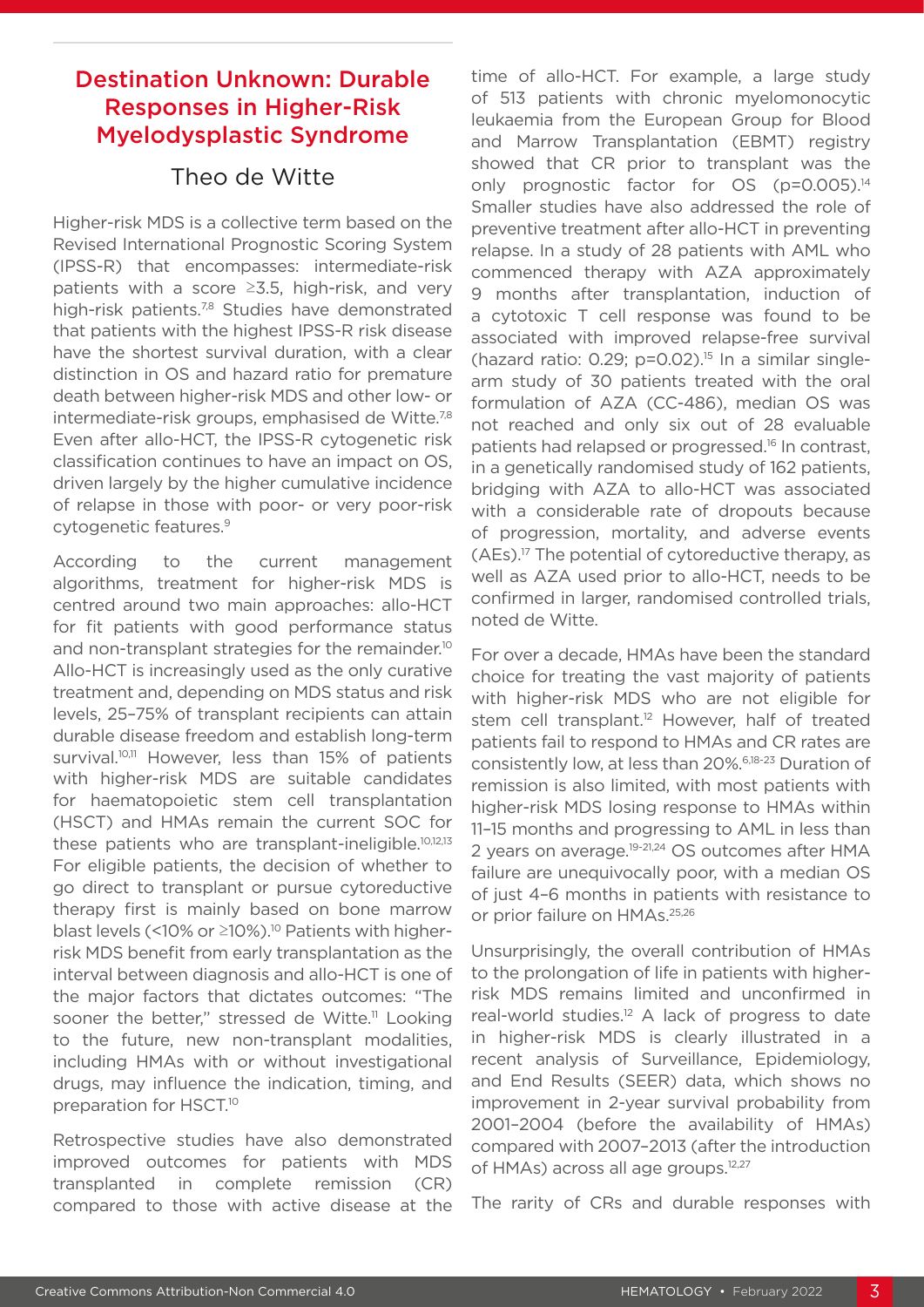HMAs, as well as the limited treatment options following failure, underscores the urgent, unmet need for new therapies for patients diagnosed with higher-risk MDS who are not eligible for transplant. As a result, several new iterations of old HMAs, including oral formulations, have undergone investigation in clinical trials. These include guadecitabine, a novel HMA with extended decitabine exposure.<sup>28</sup> Guadecitabine was evaluated in a (now completed) Phase II study as a second-line treatment in 56 patients with high-risk MDS; here, two patients achieved CR and three survived for more than 2 years.<sup>28</sup> Given the lack of significant clinical advantage, the ongoing development of guadecitabine has been stopped. An oral combination of decitabine and cedazuridine (ASTX727) achieved an exposure similar to that of intravenous (IV) decitabine at 20 mg/m2 in a Phase I/II study. The subsequent Phase III trial in 138 patients with highrisk MDS or chronic myelomonocytic leukaemia demonstrated equivalency of oral versus IV ASTX727 pharmacokinetics.<sup>29</sup> ASTX727 has been now approved by the U.S. Food and Drug Administration (FDA) for the treatment of all subtypes of MDS. Finally, CC-486, an unmodified oral AZA, showed 17% bioavailability compared with a single dose of IV AZA tested in AML as post-remission maintenance, leading to improved OS compared with placebo-treated controls.<sup>16</sup> In general, we can say that the outcomes with these drugs might be equivalent, but not better than the original parenteral formulation, noted de Witte. Beyond HMAs, the field is also evolving rapidly and a large number of new drugs targeting different disease pathways are undergoing clinical development for higher-risk MDS, either alone or in combination with existing HMAs. These include the B cell leukaemia 2 (BCL-2) inhibitor venetoclax, and the anti-T cell Ig domain and mucin domain 3 (TIM-3) IgG4 antibody, sabatolimab.

Summing up, de Witte reiterated that allo-HCT currently remains the only treatment for higher-risk MDS that is potentially curative. The SOC for most patients who are ineligible for transplant is HMA therapy, which is associated with unsatisfactory rates of CR and a relatively short duration of response (DOR). Therefore, there is clearly an unmet need for new treatments, such as investigational drugs in combination with HMAs, that can provide durable responses and improve outcomes in patients with higher-risk MDS who are ineligible for stem cell transplantation, he concluded.

# Navigating Higher-Risk Myelodysplastic Syndrome Treatment with Available **Therapies**

### Guillermo Sanz and Panel

Sanz outlined two hypothetical clinical case studies that reflect the limited treatment options currently available to patients with IPSS-R higherrisk MDS (Table 1).

Given the fitness and good health status of the first case study, the panel agreed that allo-HCT was the optimal treatment choice assuming that a suitable donor could be identified. HSCT is the only potentially curative treatment for higher-risk MDS and provides the best chance of achieving durable responses with associated improvements in survival and quality of life. It was suggested by de Witte that transplant should be undertaken as early as possible, with no induction treatment required due to the patient's low blast count.

For the second clinical case, the panel agreed that, based on the patient's frailty and comorbidities, this higher-risk MDS was unlikely to be a good candidate for HSCT or intensive chemotherapy, so the patient would usually receive HMA therapy instead. However, given the patient's complex karyotype, enrolment in a clinical trial of investigational therapy was actually seen as the preferred option over HMAs, as this would yield the greatest change of achieving a durable response. *TP53*-mutated patients treated with AZA generally have a poor prognosis, emphasised Sanz, and durable responses are rare.

In all cases, when managing higher-risk MDS, the panel stressed the importance of effectively communicating the risk–benefit ratio of different approaches and considering the patient's preference on treatment choice.

Sanz highlighted that there are several points in the course of disease management when patients with higher-risk MDS could be considered for enrolment in clinical trials. For older, transplant-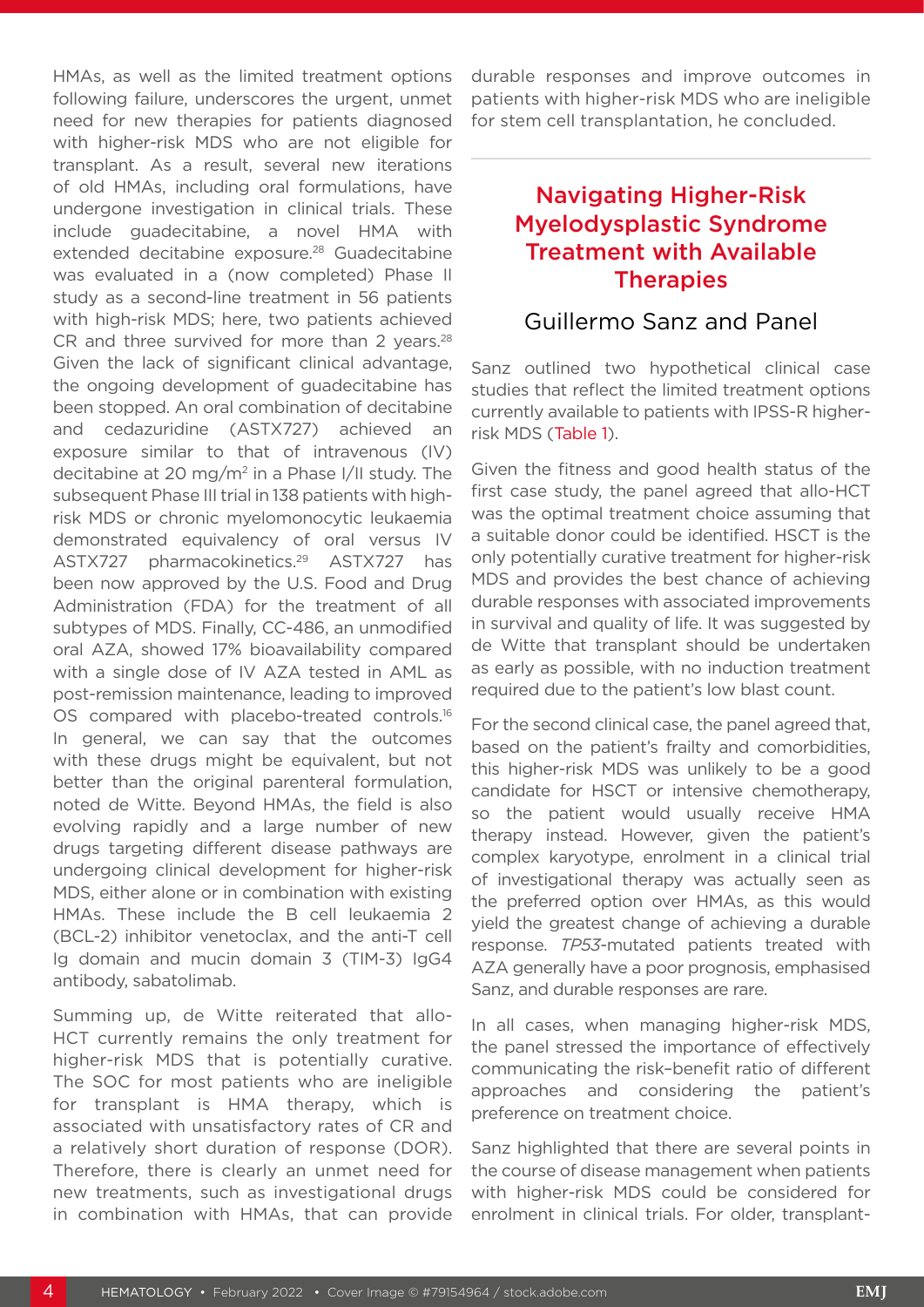#### Table 1: Two hypothetical clinical cases of higher-risk myelodysplastic syndrome.

| Case 1                                                | Case 2                                               |
|-------------------------------------------------------|------------------------------------------------------|
| • 65-year-old male without comorbidities              | • 65-year-old female                                 |
| • Fatigue, occasional bruising                        | $\cdot$ Frail                                        |
| • Pertinent physical exam                             | $\cdot$ HCT-CI: 5                                    |
| - Pallor                                              | • Pertinent physical exam                            |
| • Main findings at the time of diagnosis:             | - Pallor                                             |
| - PBS: pancytopenia, circulating blasts               | • Newly diagnosed:                                   |
| $-$ BM: 6% blasts                                     | - PBS: anaemia, thrombocytopenia, circulating blasts |
| - WHO subtype: MDS-EB-1                               | $-$ BM: 12% blasts                                   |
| - Cytogenetics: chromosome 7g deletion (intermediate) | - WHO subtype: MDS-EB-2                              |
| - IPSS-R score: 6.5 (very high-risk)                  | - Cytogenetics: complex (very poor)                  |
| - Mutational analysis: RUNX1, ASXL1 mut               | - IPSS-R score: 9 (very high-risk)                   |
|                                                       | - Mutational analysis: TP53 mut                      |

BM: bone marrow; HCT-CI: haematopoietic cell transplantation-specific comorbidity index; IPSS-R: Revised International Prognostic Scoring System; MDS-EB: myelodysplastic syndrome with excess blasts; mut: mutated; PBS: peripheral blood smear; WHO: World Health Organization.

eligible patients with lower blast percentages and intermediate- or poor-risk cytogenetics, this includes the time period immediately prior to allo-HCT and/or as an ongoing therapy in cases where a suitable donor cannot be identified. Participation in a clinical trial with novel agent(s) is also recommended for transplant-ineligible patients who fail to respond to an adequate course (≥6 cycles) of HMA therapy.

## The Path to Long-Term Remission: New Data from Emerging Pathways in Higher-Risk Myelodysplastic Syndrome

#### Valeria Santini

For patients with higher-risk MDS who are ineligible for allo-HCT, or where no donor is available, the SOC treatment is with HMAs. However, enrolment into a clinical trial of investigational agents plus HMAs should also be considered, said Santini, and investigational agents should constitute an important option for patients who do not respond, relapse, or progress on HMAs (although no such trials are ongoing at present). $30$  It can take "some

time" to attain a response to HMAs, Santini expanded, and interruption of treatment for any reason (e.g., lack of compliance) can provoke a loss of response.<sup>31</sup> In addition, patients with complex karyotypes often fail to achieve durable responses to this SOC treatment.<sup>18,32</sup> Once a patient has relapsed or become resistant to HMAs, survival is extremely short, irrespective of further treatment, and mechanisms underlying primary and secondary resistance to HMAs continue to remain elusive.<sup>26,33,34</sup> In general, the more we discover about altered cellular pathways and different somatic mutations in MDS, the more we can target them, explained Santini. To this end, a number of promising new approaches are currently undergoing clinical investigation with the aim of optimising treatment in patients with higher-risk MDS (Figure 1).<sup>35-38</sup>

Pevonedistat is an inhibitor of the NEDD-8 activating enzyme that causes an accumulation of tumour-suppressive substrates within cells, ultimately leading to senescence, apoptosis, and autophagy of neoplastic MDS cells.<sup>39-41</sup> In a Phase II trial (n=59) in higher-risk MDS, pevonedistat plus AZA increased overall response rate (ORR), DOR, and event-free survival when compared to AZA alone.<sup>42</sup> ORR rates were 79% versus 57%, with CR rates of 52% versus 27%, and the median DOR was 34.6 months versus 13.1 months,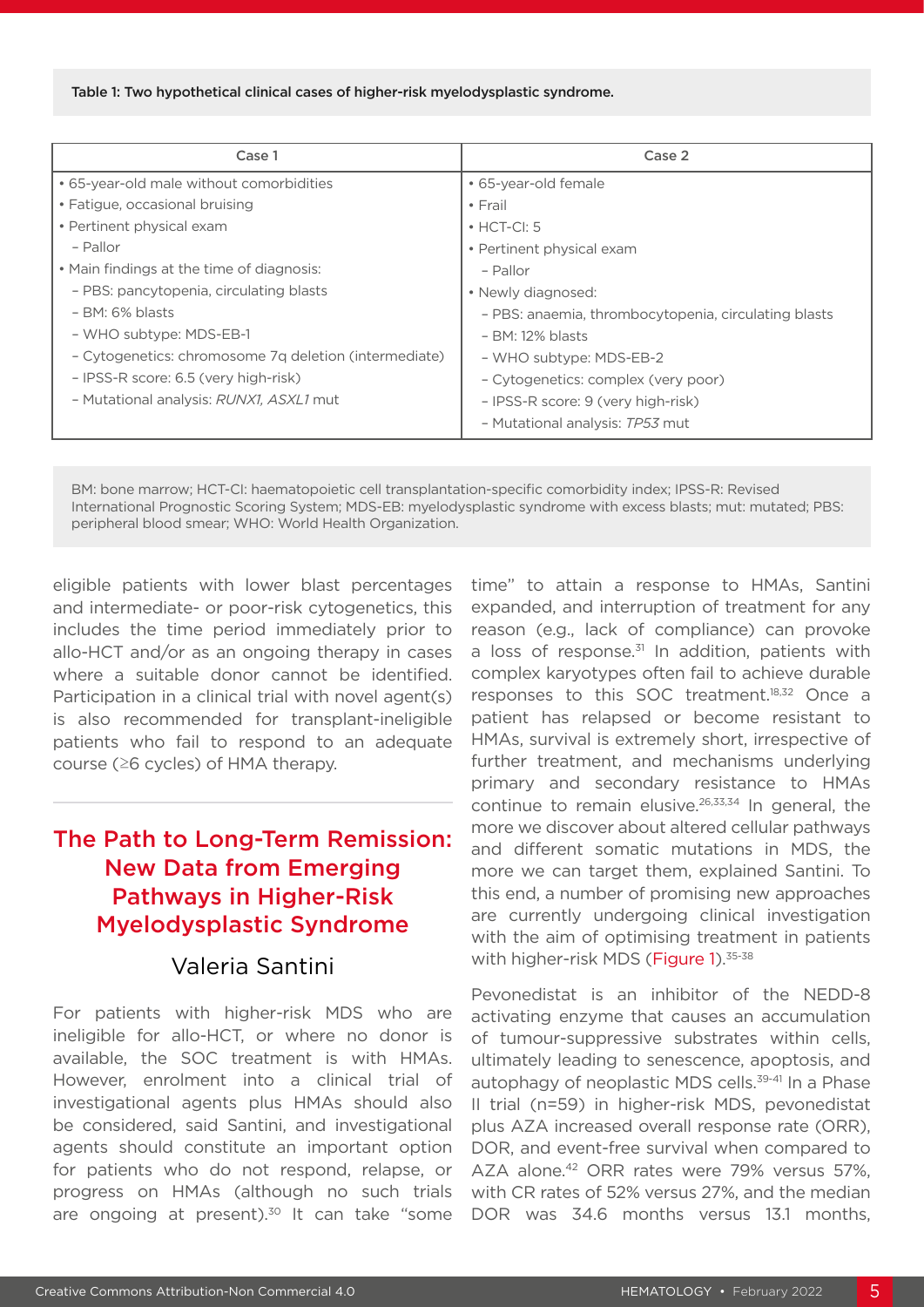

#### Figure 1: Avenues of therapeutic exploration in higher-risk myelodysplastic syndrome.<sup>35</sup>

AXL: anexelekto; BCL-2: B cell lymphoma 2; CAR: chimeric antigen receptor; CD: cluster of differentiation; CTLA-4: cytotoxic T-lymphocyte-associated protein 4; DART: dual-affinity retargeting antibody; EPO: erythropoietin; FLT-3: fms-like tyrosine kinase 3; HDAC: histone deacetylases; IDH: isocitrate dehydrogenase; MDM2: mouse double minute 2; NEDD-8: neuronal precursor cell-expressed developmentally down-regulated protein 8; PD-1: programmed cell death protein 1; PD-L1: programmed death-ligand 1; TIM-3: T cell immunoglobulin domain and mucin domain 3; TPO-R: thrombopoietin receptor.

*Adapted from Platzbecker.35*

respectively.42 We are not used to seeing CR rates above 50% and this long DOR with AZA used as a single drug, noted Santini. Pevonedistat plus AZA was well-tolerated, with a safety profile comparable to AZA used alone.<sup>42</sup> Although these Phase II data were notable, these findings were not confirmed by the Phase III PANTHER trial (reported after the symposium), which failed to meet the primary endpoint of improved eventfree survival.<sup>43</sup> A detailed analysis of the results from this trial is currently underway, but further development of pevonedistat has been stopped.

Also under investigation in MDS is venetoclax, a well-known oral small-molecule inhibitor of BCL-2 with proven activity in AML. Venetoclax selectively targets the regulatory protein BCL-2 that is overexpressed in cancer cells, triggering apoptosis.44-46 Venetoclax plus AZA produced an ORR of 79.0%, with CR and marrow CR rates of 39.7% each in a Phase Ib study (n=78) in higherrisk MDS.47 Responses lasted around 1 year, noted Santini, but we still need to see what the OS of these patients will be with longer followup. Myelosuppression was greater than that seen with AZA alone and substantial neutropenia led

to dose reductions and delay of subsequent courses of therapy.47

Magrolimab is an anti-cluster of differentiation 47 (CD47) monoclonal antibody that abolishes the 'do not eat me' signal in myeloid malignancies, allowing for phagocytosis of leukaemic and neoplastic cells by macrophages, thereby targeting microenvironment involvement.48 Magrolimab plus AZA achieved promising ORR and durable response, as well as improved OS, in patients with higher-risk MDS in a Phase Ib trial.49 The ORR was 91% and CR rate was 42% in patients with higher-risk MDS. Responses also deepened over time, with a 6-month CR rate of 56%. Haematologic toxicity was not greater than expected for AZA alone and no patient had to stop treatment due to drug-related AEs.<sup>49</sup> The Phase III ENHANCE study of magrolimab is currently underway.50

Also in the area of immune-myeloid therapy, sabatolimab is a novel high-affinity, humanised, IgG4 monoclonal antibody targeting TIM-3, which is under clinical development to treat higher-risk MDS.<sup>51,52</sup> TIM-3 is an inhibitory antigen receptor found on immune cells and also highly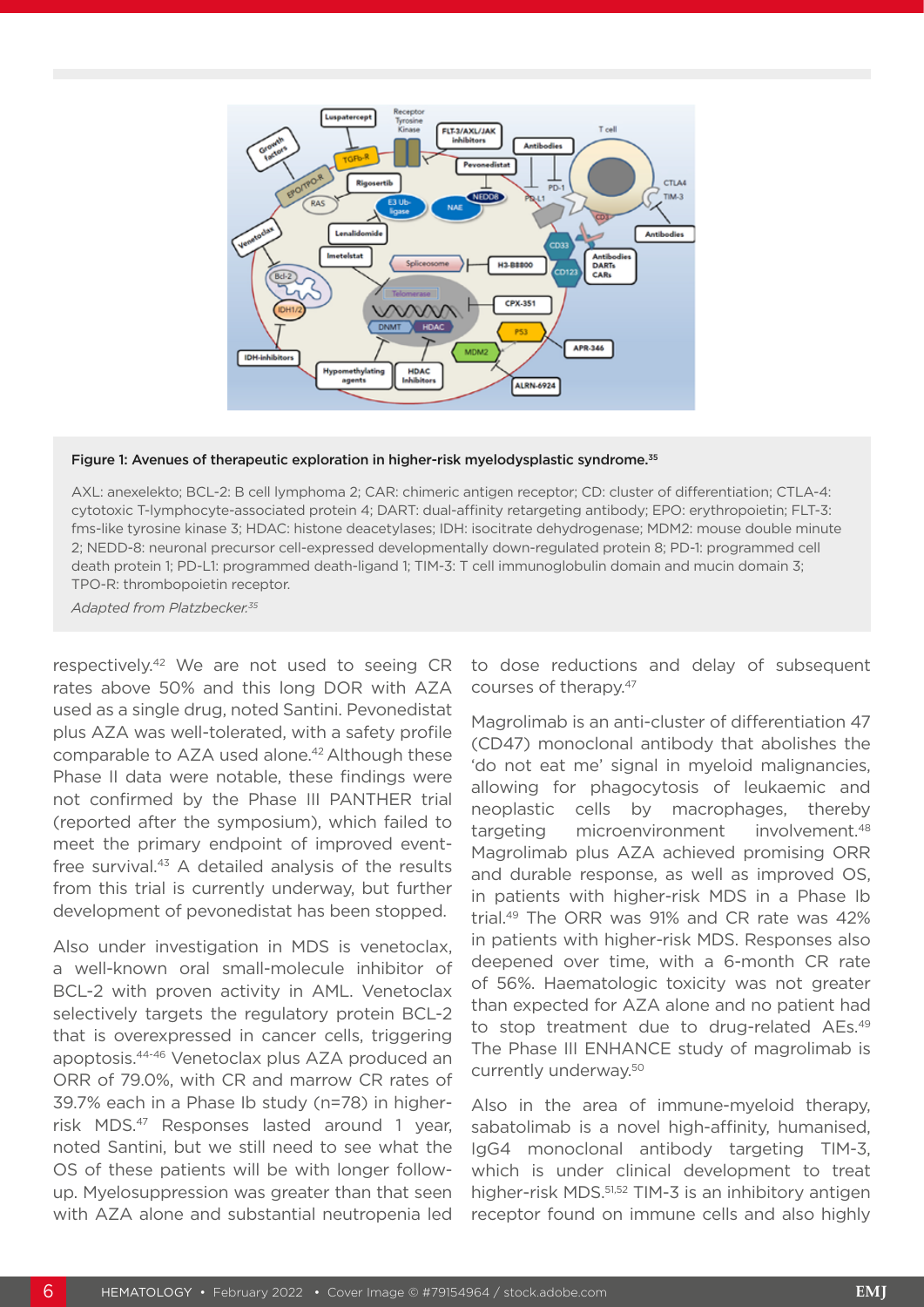expressed on leukaemic stem cells (LSC) and MDS blasts, but not haematopoietic stem cells, making it an attractive therapeutic target.52-55 By binding to TIM-3, sabatolimab "reawakens" the immune system to enable direct and selective attack of leukaemic cells, explained Santini.54 Sabatolimab also enhances antibody-dependent cellular phagocytosis, facilitating immune cellmediated killing of LSCs/blasts, and inhibits LSC self-renewal.<sup>54</sup> In a Phase Ib study, sabatolimab in combination with HMA demonstrated promising durable clinical benefit in patients with high- and very high-risk MDS (Figure 2). The ORR was 64%, again with the "important" increases in CR (CR: 23%; bone marrow CR: 28%), noted Santini.37 In patients carrying mutations that are markers of poor prognosis, the remission rate remained consistently above 50% (55% with the *TP53* mutations and 59% in patients with ≥1 of *TP53*, *RUNX1*, or *ASXL1* mutations).56 Sabatolimab plus HMA also showed activity in elderly patients, with similar remission rates observed in those aged  $≥$ 75 years old (50%) and 65-74 years old (65%).<sup>56</sup>

Santini described the DOR with the combination of sabatolimab and HMA as "extremely good," with more than 80% of patients still in response after 6 months.<sup>37</sup> Overall, sabatolimab plus HMA proved safe and well-tolerated, with a safety profile similar to HMAs alone. There were no discontinuations due to AEs and no Grade ≥3 immune-mediated adverse events.<sup>37</sup> Note that updated data have been presented at European Hematology Association (EHA) Congress 202157 and American Society of Hematology (ASH) Annual Meeting 2021.<sup>58</sup> These results constitute a completely new approach to treating MDS, remarked Santini, an antibody targeting two different populations: the active immune population and the leukaemic dysplastic clones.

A number of specific mutation-driven investigational therapies are also under evaluation in higher-risk MDS. Eprenetapopt (APR-246) is a tumour protein-53 reactivator in clinical development for *TP53*-mutated MDS and AML. *TP53* mutations are present in approximately



#### Figure 2: Durable clinical responses with sabatolimab plus hypomethylating agents in higher-risk myelodysplastic syndrome in a Phase Ib study.<sup>37</sup>

\*Evaluable patients, including patients with a valid baseline and at least one post-baseline bone marrow assessment or if they had disease progression or disease-related death prior to the first marrow assessment.

†ORR for patients, including patients with MDS or CMML was defined as CR + mCR + PR + SE with HI.

CI: confidence interval; CMML: chronic myelomonocytic leukaemia; CR: complete remission; CRi: complete remission with incomplete haematological recovery; EOT: end of treatment; HI: haematological improvement; HR: high-risk; IPSS-R: Revised International Prognostic Scoring System; ITT: intent-to-treat; mCR: bone marrow complete remission; MDS: myelodysplastic syndrome; ORR: overall response rate; PD: progressive disease; PFS: progression-free survival; PR: partial remission; SD: stable disease; vHR, very high-risk.

*Adapted from Brunner et al.37*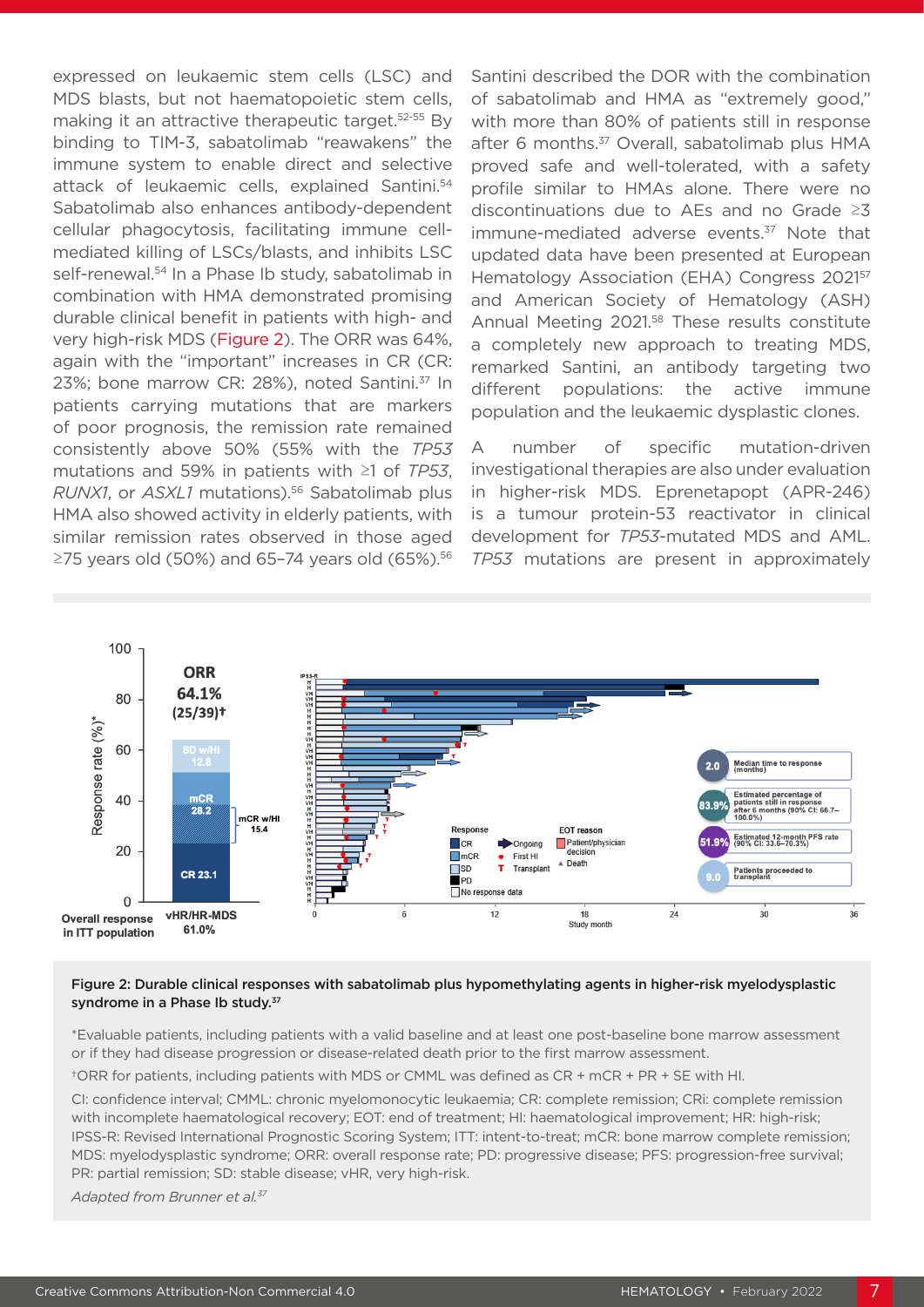20% of patients with MDS and are associated with other high-risk features and worse clinical outcomes.59-61 Eprenetapopt restores *TP53* to its wild-type conformation, thereby reactivating the mutated *TP53* protein within tumour cells, leading to apoptosis.59-61 Unfortunately, the combination of eprenetapopt and AZA failed to meet the primary endpoint in a recent Phase III study, with CR rates for the combination (33%) not significantly different to AZA alone (22%; p=0.13).62 Median OS was also similar between the two arms of the study. Other gene-specific agents under investigation in higher-risk MDS include those targeting *IDH1/IDH2* mutations that, although not frequently occurring, confer a negative prognosis.

Ivosidenib and enasidenib are oral drugs, known to be active in AML, which reverse the mutant *IDH1*/*IDH2*-mediated block of differentiation.63 In a Phase I trial (n=12) of ivosidenib, ORR in patients with MDS carrying the *IDH1* mutation was 75% (CR: 42%), even though the majority of patients (nine out of 12) had received prior HMAs and relapsed.64 Similarly, in a Phase II, multicentre, open-label study (n=31) of enasidenib in patients with high-risk *IDH2*-mutated MDS, ORR was 56% in the subgroup of patients with prior HMA failure and 85% in treatmentnaïve patients who received enasidenib in combination with AZA.65 However, Santini noted that these investigational therapies have only been evaluated in patients carrying the specific mutation of interest.

Given the breadth of novel agents under development for higher-risk MDS, with different modes of action targeting different disease pathways, potential future combination treatment strategies could include HMAs plus one or more investigational therapies in doublet or triplet combination regimens. Moving forward, it may even be possible to eliminate the HMA backbone entirely, postulated Santini, by identifying the optimal combination of investigational therapies. With multiple new treatment pathways under exploration, and the potential for novel combination therapies, a therapeutic revolution may be underway that will ultimately improve treatment outcomes for patients with higherrisk MDS who are ineligible for transplant.

# Future Perspectives: Innovations *In Situ*

#### Panel

Looking to the future, investigational therapies in clinical development for higherrisk MDS offer a compelling opportunity to optimise therapeutic choices and even select different treatments for specific patients. One of the biggest challenges will be using the various possible combinations in an effective way and designing clinical trials to reflect this, noted de Witte. Sanz stressed the importance of selecting combination regimens that provide efficacy but with limited haematological toxicity. This is important because AZA by itself is myelosuppressive and previous clinical trials of novel agents for MDS have failed due to the phenomenon of additive haematological toxicity. Sanz suggested that triplets may be needed in order to achieve a "cure" in MDS, but that, ultimately, it could prove possible to eliminate HMAs entirely and focus solely on novel agent-based combination regimens.

As the treatment landscape in higher-risk MDS continues to evolve, de Witte asserted his hope that "in the future, allo-HCT may not be necessary anymore." For now, the best ways to extend and improve results of allo-HCT are to make it less complicated and toxic for the patient (e.g., via reduced intensity conditioning) and to explore the use of immune modulatory therapy posttransplant. Results with HMAs have already highlighted the importance of T cell response, so there is an interesting opportunity to test combination therapies with novel agents in these patients after transplantation using a control arm of no intervention, noted de Witte.

While the future may usher in an era of precision medicine, with specific biomarkers used to drive treatment choices, "currently, we are still at the beginning," said Sanz. It is, therefore, important to pursue the use of new investigational therapies and novel combination regimens in a range of patients with higher-risk MDS with different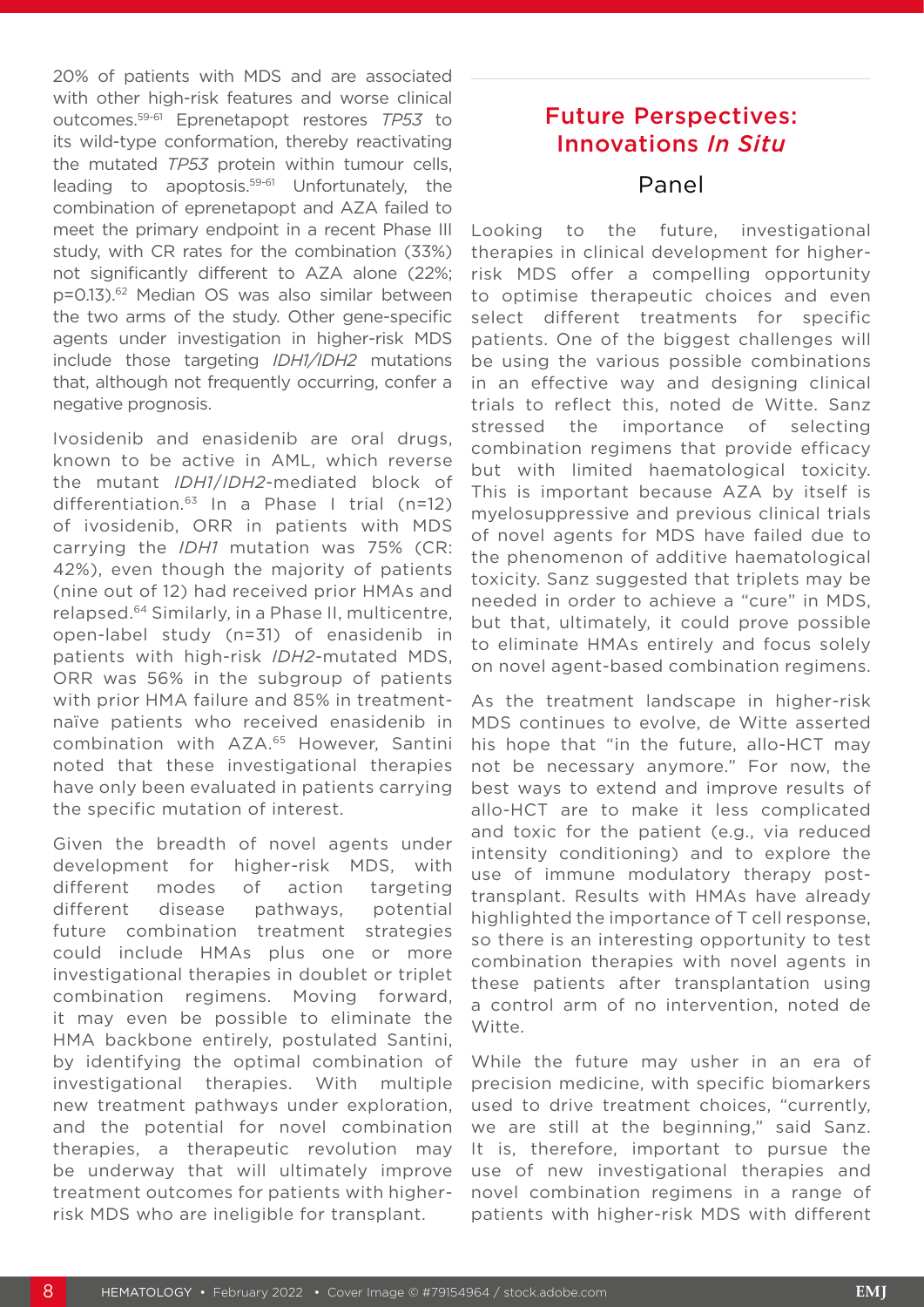underlying somatic mutations. We can take the scientific and biological background of an important step to improve outcomes the disease, concluded Santini: combining for patients with higher-risk MDS by taking drugs with different modes of action will advantage of an increased understanding of pave the way forward.

#### References

- 1. Montalban-Brave G et al. Myelodysplastic syndromes: 2018 update on diagnosis, riskstratification and management. Am J Hematol. 2018;93(1):129-47.
- 2. Cogle CR. Incidence and burden of the myelodysplastic syndromes. Curr Hematol Malig Rep. 2015;10(3):272-81.
- 3. Mayer F et al. A population-based study on myelodysplastic syndromes in the Lazio region (Italy), medical miscoding and 11-year mortality follow-up: the Gruppo Romano-Laziale Mielodisplasie experience of retrospective multicentric registry. Mediterr J Hematol Infect Dis. 2017;9(1):e2017046.
- 4. Bernal T et al. Effectiveness of azacitidine in unselected high-risk myelodysplastic syndromes: results from the Spanish registry. Leukemia. 2015;29(9):1875-81.
- 5. Dinmohamed AG et al. Effectiveness of azacitidine for the treatment of higher-risk myelodysplastic syndromes in daily practice: results from the Dutch population-based PHAROS MDS registry. Leukemia. 2015;29(12):2449-51.
- 6. Bristol-Myers Squibb Pharmaceuticals Ltd., electronic medicines compendium (emc). Vidaza 25 mg/ml powder for suspension for injection. 2021. https://www.medicines.org. uk/emc/product/6468/smpc. Last accessed: 6 December 2021.
- 7. Greenberg PL et al. Revised international prognostic scoring system for myelodysplastic syndromes. Blood. 2012;120(12):2454-65.
- 8. Pfeilstöcker M et al. Timedependent changes in mortality and transformation risk in MDS. Blood. 2016;128(7):902-10.
- 9. Della Porta M et al. Predictive factors for the outcome of allogeneic transplantation in patients with MDS stratified according to the revised IPSS-R. Blood. 2014;123(15):2333-42.
- 10. de Witte T et al. Allogeneic hematopoietic stem cell transplantation for MDS and CMML: recommendations from an international expert panel. Blood. 2017;129(13):1753-62.
- 11. Bartenstein M and Joachim Deeg H. Hematopoietic stem cell transplantation for MDS. Hematol Oncol Clin North Am. 2010;24(2):407- 22.
- 12. Sanz GF. In MDS, is higher risk higher reward? Hematology Am

Soc Hematol Educ Program. 2019;2019(1):381-90.

- 13. Stahl M, Zeidan A. Hypomethylating agents in combination with histone deacetylase inhibitors in higher risk myelodysplastic syndromes: is there a light at the end of the tunnel? Cancer. 2017;123(6):911-4.
- 14. Symeonidis A et al. Achievement of complete remission predicts outcome of allogeneic haematopoietic stem cell transplantation in patients with chronic myelomonocytic leukaemia. A study of the Chronic Malignancies Working Party of the European Group for Blood and Marrow Transplantation. Br J Haematol. 2015;171(2):239-46.
- 15. Craddock C et al. Tolerability and clinical activity of posttransplantation azacitidine in patients allografted for acute myeloid leukemia treated on the RICAZA trial. Biol Blood Marrow Transplant. 2016;22(2):385-90.
- 16. de Lima M et al. CC-486 maintenance after stem cell transplantation in patients with acute myeloid leukemia or myelodysplastic syndromes. Biol Blood Marrow Transplant. 2018;24(10):2017-24.
- 17. Kröger N et al. Comparison between 5-azacytidine treatment and allogeneic stem-cell transplantation in elderly patients with advanced MDS according to donor availability (VidazaAllo study). J Clin Oncol. 2021;39(30):3318-27.
- 18. Fenaux P et al. Efficacy of azacitidine compared with that of conventional care regimens in the treatment of higher-risk myelodysplastic syndromes: a randomised, openlabel, Phase III study. Lancet Oncol. 2009;10(3):223-32.
- 19. Uy N et al. Hypomethylating agents (HMA) treatment for myelodysplastic syndromes: alternatives in the frontline and relapse settings. Expert Opin Pharmacother. 2017;18(12):1213-24.
- 20. Yakoub-Agha I, Deeg J. Are hypomethylating agents replacing induction-type chemotherapy before allogeneic stem cell transplantation in patients with myelodysplastic syndrome? Biol Blood Marrow Transplant. 2014;20(12):1885-90.
- 21. Kantarijan H et al. Decitabine improves patient outcomes in myelodysplastic syndromes: results of a Phase III randomized study. Cancer. 2006;106(8):1794-803.
- 22. Lübbert M et al. Low-dose decitabine

versus best supportive care in elderly patients with intermediate- or highrisk myelodysplastic syndrome (MDS) ineligible for intensive chemotherapy: final results of the randomized Phase III study of the European Organisation for Research and Treatment of Cancer Leukemia Group and the German MDS Study Group. J Clin Oncol. 2011;29(15):1987-96.

- 23. Saunthararajah Y. Key clinical observations after 5-azacytidine and decitabine treatment of myelodysplastic syndromes suggest practical solutions for better outcomes. Hematology Am Soc Hematol Educ Program. 2013;2013(1):511-21.
- 24. Agrawal K et al. Nucleosidic DNA demethylating epigenetic drugs - a comprehensive review from discovery to clinic. Pharmacol Ther. 2018;188:45-79.
- 25. Zeidan AM et al. Comparison of risk stratification tools in predicting outcomes of patients with higher-risk myelodysplastic syndromes treated with azanucleosides. Leukemia. 2016;30(3):649-57.
- 26. Prébet T et al. Outcome of high-risk myelodysplastic syndrome after azacitidine treatment failure. J Clin Oncol. 2011;29(24):3322-7.
- 27. Zeidan A et al. Modest improvement in survival of patients with refractory anemia with excess blasts in the hypomethylating agents era in the United States. Leuk Lymphoma. 2017;58(4):982-5.
- 28. Sébert M et al. A Phase II study of guadecitabine in higher-risk myelodysplastic syndrome and low blast count acute myeloid leukemia after azacitidine failure. Haematologica. 2019;104(8):1565-71.
- 29. Thota S et al. Role of cedazuridine/ decitabine in the management of myelodysplastic syndrome and chronic myelomonocytic leukemia. Future Oncol. 2021;17(16):2077-87.
- 30. Santini V. Novel therapeutic strategies: hypomethylating agents and beyond. Hematology Am Soc Hematol Educ Program. 2012;2012:65-73.
- 31. Garcia-Manero G, Fenaux P. Hypomethylating agents and other novel strategies in myelodysplastic syndromes. J Clin Oncol. 2011;29(5):516-23.
- 32. Kuendgen A et al. Efficacy of azacitidine is independent of molecular and clinical characteristics - an analysis of 128 patients with